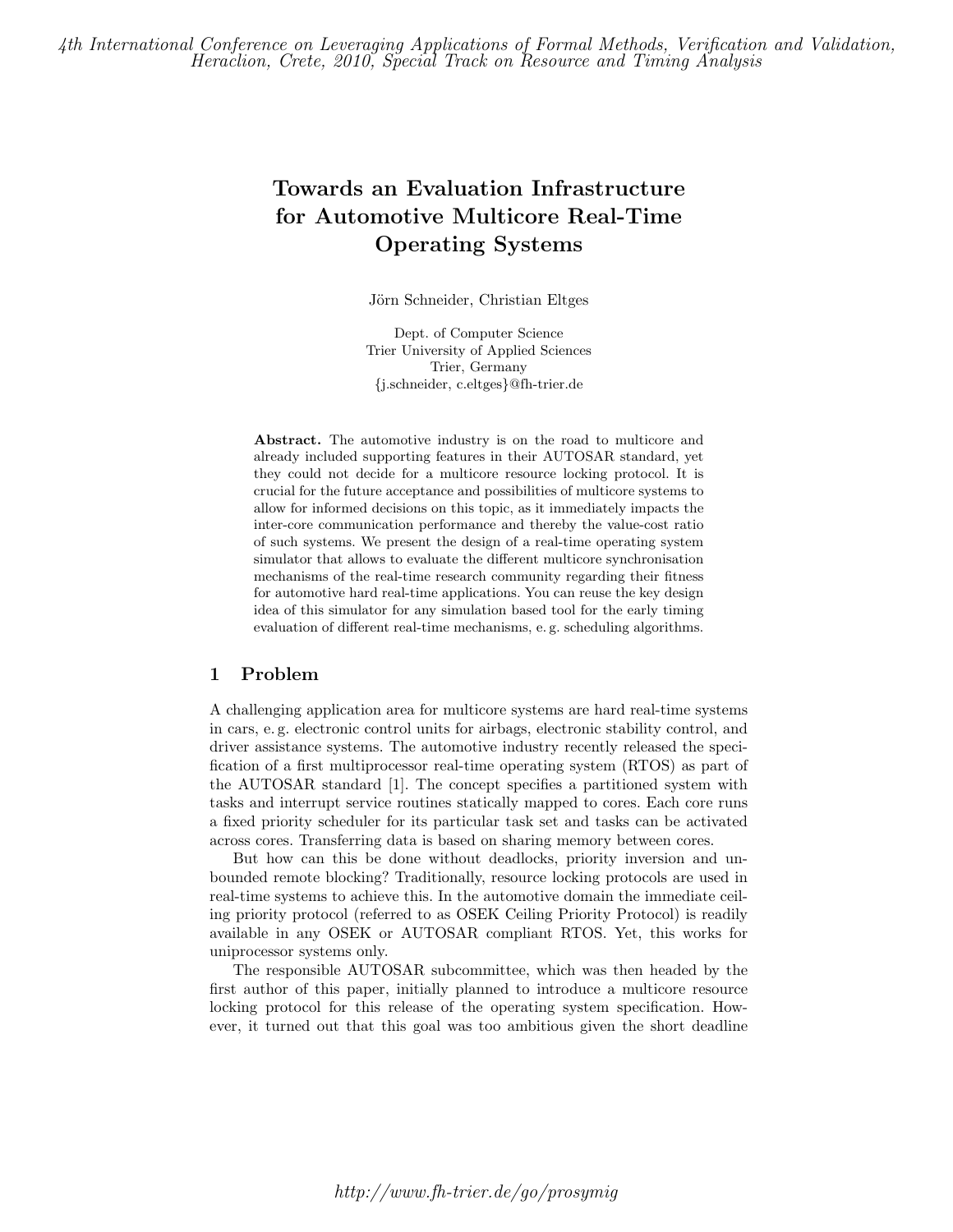for AUTOSAR release 4.0. The requirements document [2] still reflects the ambitious goal, yet the specification itself clearly changed in this regard after the responsible person for the topic changed. AUTOSAR release 4.0 lacks a multiprocessor synchronization mechanism that is suitable for hard real-time systems — only spin locks are supported.

One reason for this shortcoming is that it is unclear which resource locking approach is most suited to fulfil the requirements of the industrial practice. Clearly, the performance impact plays a central role here. Investigating this impact requires to look at two aspects. First, the blocking behaviour and second the implementation overhead. The former one depends on the resource locking characteristics of the application in combination with the particular resource locking protocol. The quantity of the latter additionally depends on the chosen realisation of the resource locking protocol within the RTOS. Naturally, the timing aspects of the chosen protocol might seriously impact the communication efficiency. Because the main value of multicore systems for the automotive domain lies in its better cost-performance ratio, the timing behavior of the cross-core communication is crucial for the adoption of the new hardware concepts.

The automotive industry cannot afford to go through the painful process of implementing different resource locking protocols, applying them in various products, and making enough experience to differentiate good from bad approaches. We designed a dedicated simulator to address this problem.

## 2 The Proposed Simulator

The key design idea that distinguishes our simulator from similar approaches is to consequently separate the two concerns simulated functionality and simulated time. In other words, if you specify a new mechanism to be simulated, e. g. a resource locking concept, you have to specify the algorithm and its temporal behaviour separately. You might think that this is an unnecessary and cumbersome complication. But it even reduces your workload, if you use the simulator for the intended purpose.

When considering the basic functionality of resource locking protocols (or real-time operating systems as a whole) it becomes quite evident that there are a lot of fundamental operations that need to be performed regardless of the specific version. For instance, when deciding which task is to run next, it is in most cases necessary to pick the task with the highest priority. Various implementations of the operation identify highest priority task are possible, yet the result is always the same. However, the timing might be completely different. When you use our simulator you can simply take a provided library function *getHighest*-PriorityJob and specify the timing behaviour of the particular implementation you have in mind without even implementing it (see Listing 1.3 and 1.4 below for examples). To compare two RTOS A and B with compatible APIs but different implementations you just bind the corresponding timing functions to the API functions for each simulation run.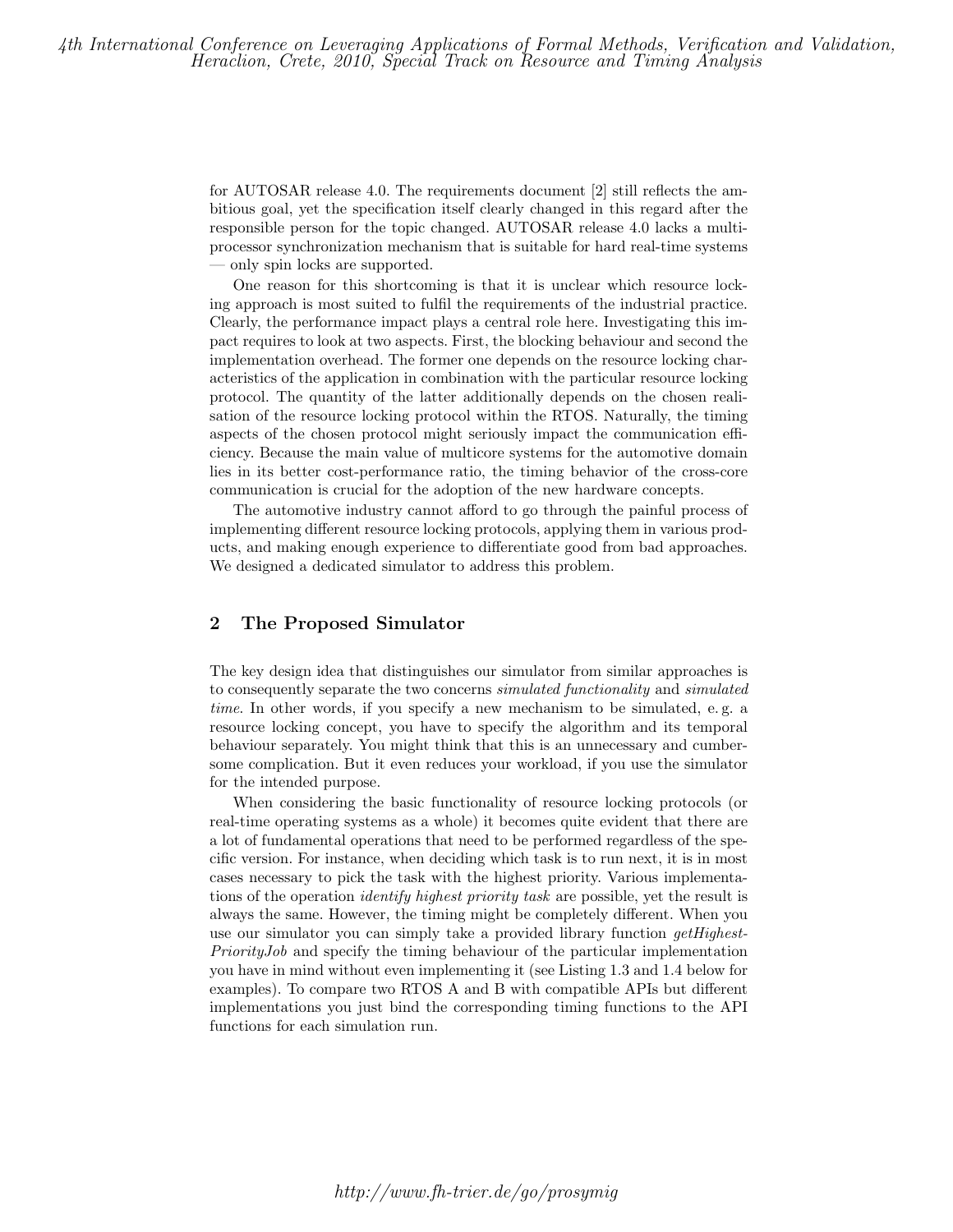We believe that the idea to separate *simulated functionality* and *simulated* timing can be widely reused in simulation based tools for the early timing evaluation of different real-time mechanisms, e. g. scheduling algorithms. As we conjecture this makes such tools much more usable for different research groups to compare their approaches on equal terms.

Our simulator allows to define tasks in an abstract language (instead of C code). The only things to be specified in this language for a given task are the scheduling relevant calls to API-functions and sections of the task that, from a scheduling point of view, just consume time. An example that shows this idea can be seen in Listing 1.1. It defines a task that executes some calculations that do not influence the scheduling (denoted by the time x; expressions) and locks a resource RES 1 for 5000 processor cycles.

Listing 1.1. Definition of a task

```
Task t1 = do {
    time 10000;
    GetResource RES_1 ;
    time 5000;
    ReleaseResource RES_1 ;
    time 3000;
    TerminateTask ;
}
```
Internals of API-calls can be specified with the help of basic functions. These are the minimal building blocks of the simulator language. Listing 1.2 gives an example API-call implementation using basic functions, like *getHighestPriority-*Job and setState.

Listing 1.2. Definition of an API-call

```
TerminateTask = do {
    setState currentJob SUSPENDED ;
    j <- getHighestPriorityJob ;
    dispatch j;
}
```
To compare different protocols, the execution times of the basic functions are specified via timing functions for each protocol. When the simulator executes a basic function, it calculates the number of cycles via the corresponding timing function.

This makes it possible to have different timing functions that simulate different implementations, without reimplementing the basic functions. For example, consider the *getHighestPriorityJob* function. The priority queue could be implemented as an unsorted list or as a sorted list. In the first case, getting the highest priority job would take  $O(n)$  steps, in the second case it would take  $O(1)$  steps. Examples are given in Listing 1.3 and Listing 1.4.

```
Listing 1.3. Timing function for linear runtime
linearTimeOfGetHighestPriorityJob
    return 10 + 5 * length ( readyQueue )
```
http://www.fh-trier.de/go/prosymig